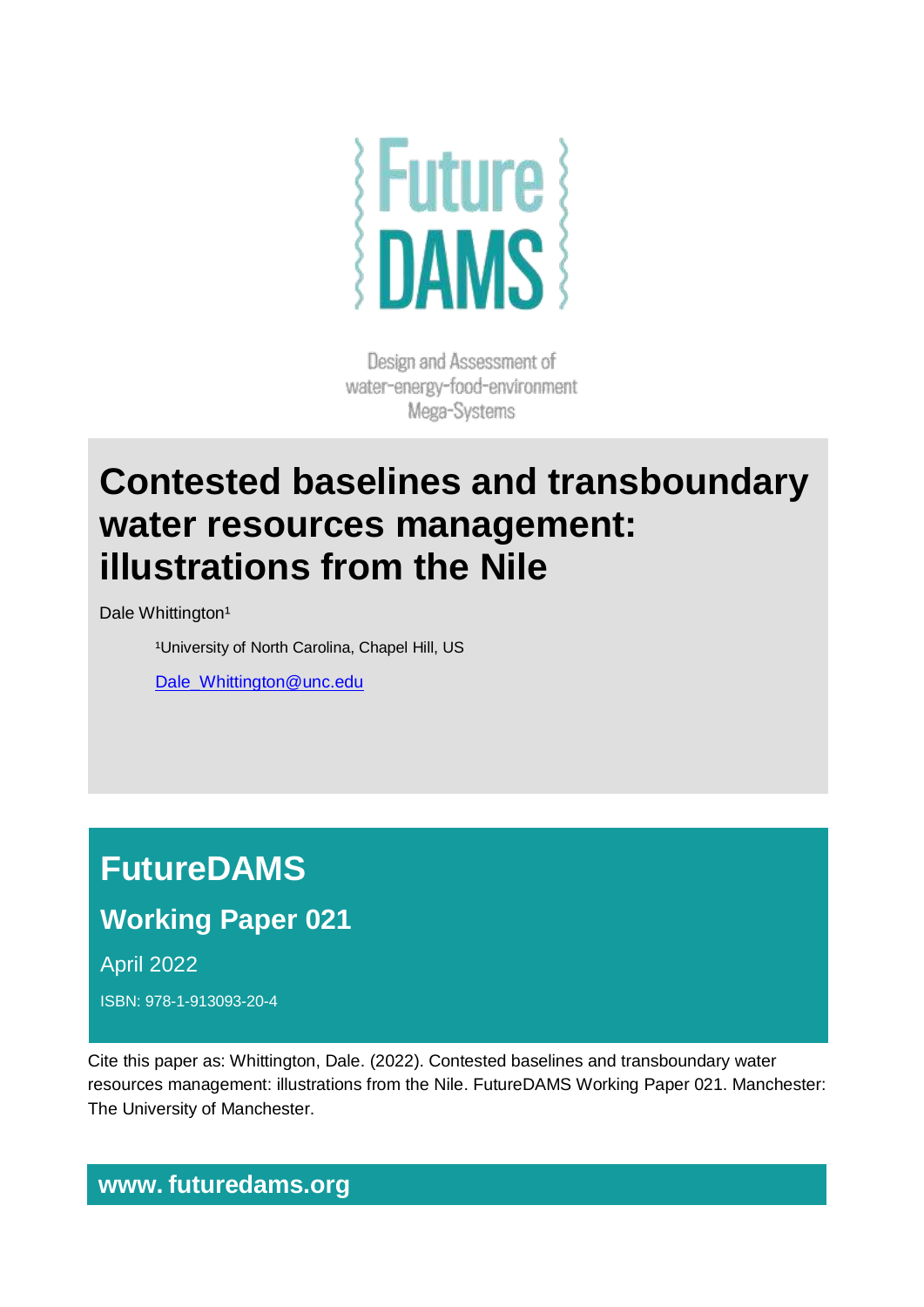#### **Abstract**

The effect of a proposed or planned policy intervention is estimated using a performance indicator that is associated with the difference between 1) a state of the world without the policy intervention and 2) a state of the world with the policy intervention. Because the effects of most policy interventions play out over time, this *ex ante* comparison requires a forecast of the state of the world without the policy intervention (the 'dynamic baseline'). This paper identifies three types of problem that policy analysts confront in specifying the dynamic baseline, and their importance for negotiations on managing transboundary water resources: 1) 'unexamined baselines'; 2) 'uncertain baselines'; and 3) 'contested baselines'. The paper focuses on the third problem – contested baselines. If dynamic baselines are contested by stakeholders, controversy over the outcome of a policy analysis may result primarily from different ethical or political assessments of the appropriate choice of the state of the world without the policy intervention. The current controversy over the Grand Ethiopian Renaissance Dam (GERD) on the Nile River is used to provide an example of contested baselines and their potential importance in understanding disagreements about policy interventions involving transboundary water resources.

#### **JEL Codes**

B40, D61, Q25

#### **Keywords**

Baselines, Nile, Water Resources, Policy Analysis, Status quo, Do Nothing Alternative

#### **Acknowledgements**

The author thanks Mohammed Basheer, Thinus Basson, David Fuente, Giorgio Guariso, Jim W Hall, Kingsley Haynes, Chris Heady, David Hulme, Marc Jeuland, Martin Keulertz, Jack Knetsch, Lisa Robinson, Aaron Salzberg, V Kerry Smith, John Waterbury and Kevin Wheeler for helpful comments on previous drafts of this paper.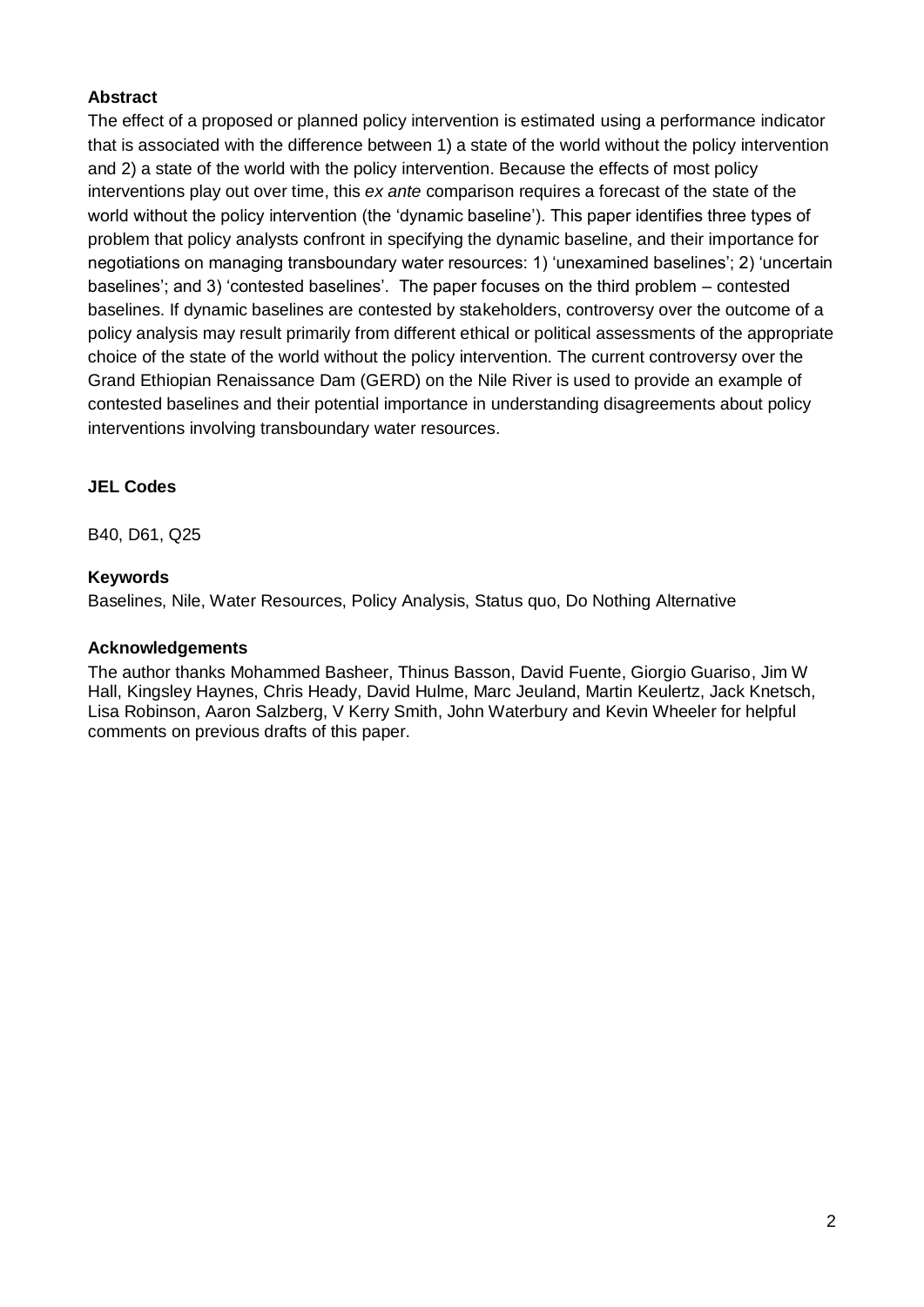Two roads diverged in a yellow wood,

And sorry I could not travel both

And be one traveler, long I stood

And looked down one as far as I could

To where it bent in the undergrowth …

From 'The Road Not Taken' by Robert Frost (1915)

#### **1 Introduction**

The effect of a proposed or planned policy intervention is estimated using some performance indicator that is associated with the difference between 1) a state of the world without the policy intervention and 2) a state of the world with the policy intervention (Robinson et al, 2019). Just as the traveller in Robert Frost's poem must compare two roads and then choose which to take, a decision maker must compare and then choose between two or more states of the world.<sup>1</sup>

Because the effects of most policy interventions play out over time, this comparison requires a forecast of the state of the world without the policy intervention (the 'dynamic baseline'). This forecast of the dynamic baseline means the policy analyst must look down the 'road not taken' as far as one can see – or until the effects of the policy intervention on the dynamic baseline are no longer significant.

This paper identifies three types of problem that policy analysts confront in specifying the dynamic baseline, and their importance for negotiations on managing transboundary water resources. The first ('unexamined baselines') results from the failure of stakeholders to understand the need for a dynamic baseline.<sup>2</sup> The second is a failure of stakeholders to agree on how to account for uncertainties in the forecast of the dynamic baseline ('uncertain baselines'). The third is a failure of different stakeholders to agree on the dynamic baseline because of disagreements over whether an extension of status quo conditions provides a reasonable or fair basis from which to forecast the dynamic baseline ('contested baselines').

My focus in this paper is on the third problem – contested baselines. If dynamic baselines are contested by stakeholders, controversy over the outcome of an *ex ante* policy analysis may result from different ethical or political assessments of the appropriate choice of the state of the world without the policy intervention, not from differences of opinion about the magnitude of the treatment effect that will result from the policy intervention or parameter values used for the estimation of the treatment effect.<sup>3</sup> I use the current controversy over the Grand Ethiopian Renaissance Dam

<sup>-</sup><sup>1</sup> Different types of policy analyses use different performance indicators for this comparison. For example, benefit–cost analysis estimates the 'net benefits' associated with a change in two states of the world. Cost-effectiveness analysis estimates a ratio of some outcome indicator (eg lives saved) per dollar spent associated with the change resulting from the implementation of a policy alternative. However, all policy analyses using a consequentialist or teleological ethic to choose the best policy alternative depend on such a comparison of two or more states of the world.

<sup>&</sup>lt;sup>2</sup> If the policy alternative only has very short-term effects, a dynamic baseline may not be required; status quo conditions may be sufficiently accurate as a comparator. However, the management of transboundary water resources typically requires a long planning horizon, and a dynamic baseline is necessary.

<sup>&</sup>lt;sup>3</sup> For example, in a benefit–cost analysis the discount rate is often a parameter that affects the estimate of the net benefits of shifting from the dynamic baseline to a new state of the world with the policy intervention.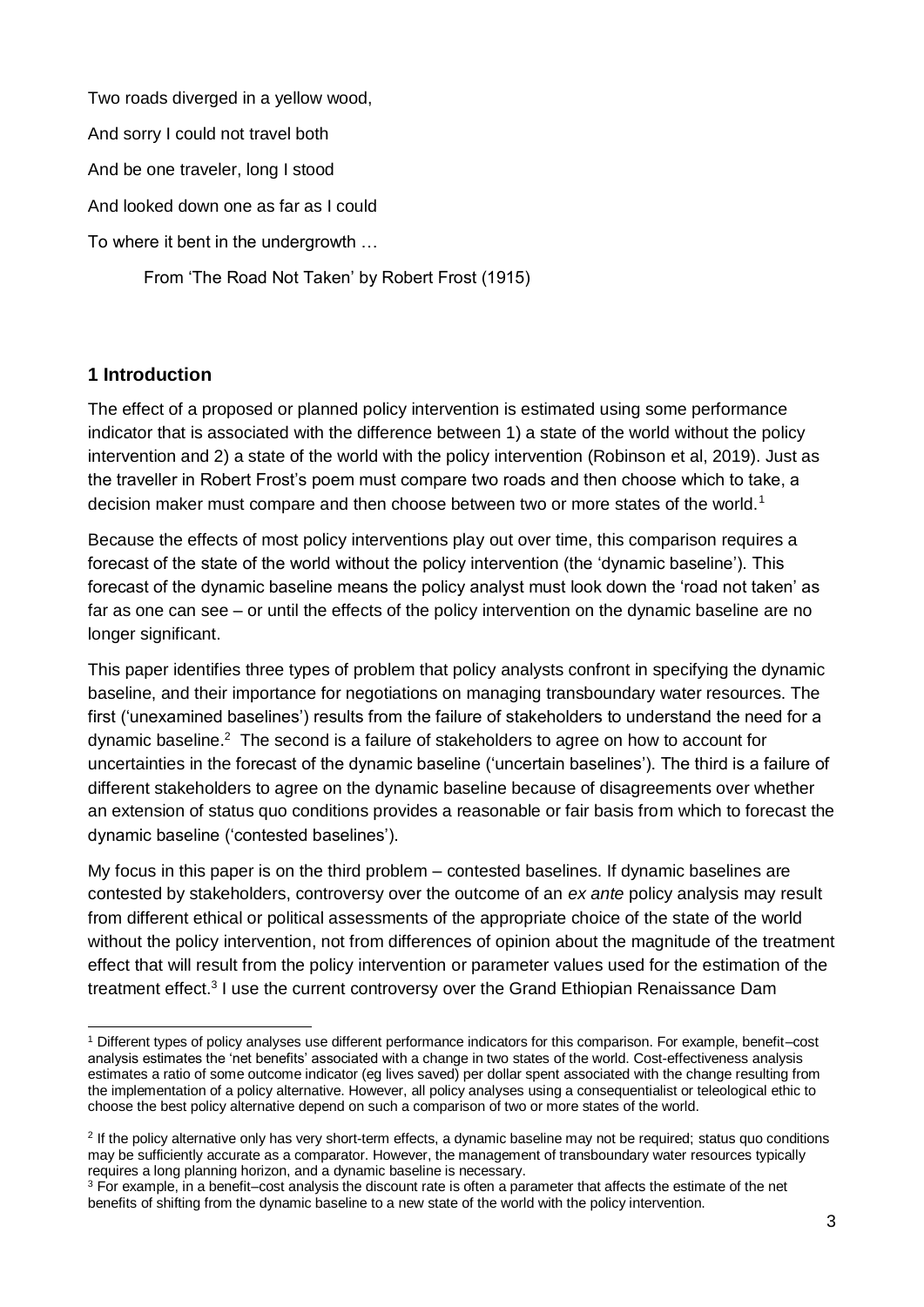(GERD) on the Nile River to illustrate this concept of 'contested baselines' and to provide a concrete example of their potential importance in understanding disagreements about policy interventions in transboundary water resources. I conclude with three messages about dynamic baselines for policy analysts working on transboundary water resources.

#### **2 Background**

Policy analysts have long understood the need for a dynamic baseline for both *ex ante* and *ex post* assessment of interventions. Economists conducting *ex ante* benefit–cost analyses have included the task of predicting baseline conditions in their guidance documents and have recognised that these forecasts will be uncertain (see Robinson et al, 2019; US Department of Health and Human Services, 2016; US Environmental Protection Agency, 2010). However, many benefit–cost textbooks and guidance documents have paid only minimal (if any) attention to the issue of forecasting the dynamic baseline, and to the best of my knowledge none has clearly identified the problem of contested baselines.

Environmental scholars who study the practice of environmental impact assessment (EIA) and environmental risk assessment have also recognised the importance of baselines in understanding the effects of environmental policy interventions (Hilborn & Walters, 1981; Pauly, 1995, 2019; Knowlton & Jackson, 2008; Aagaard, 2011; Alagona et al, 2012; Craig, 2014; Bento et al, 2016; Ureta, 2018; Barandiarán, 2020; Braverman, 2020; Kinchy, 2020; Ureta et al, 2020). They have also made the important distinction between a 'baseline' that is a component of an EIA, and 'baselining', the bureaucratic, political and social practices that are used to produce or create an environmental baseline (Ureta, 2018). These scholars work in numerous disciplines (ecology, biology, law, sociology, geography) and their interest in the use of environmental baselines has focused primarily on two types of evaluations. The first is an *ex ante* comparison of (1) baseline environmental conditions without a policy intervention, with (2) a new state of the world with the proposed policy intervention. In this comparison, the static baseline is a 'snapshot in time' before the intervention. Barandiarán (2020) describes this baselining process as documenting 'what is there'.

The second type of evaluation is an *ex post* calculation of an environmental loss and involves a comparison of current degraded environmental conditions that have resulted from, for example, an existing polluting activity (status quo condition) with a baseline condition where the polluting activity does not exist. Practitioners of EIAs have argued that status quo or current conditions outside the project area may not be good baselines for the assessment of 'restoration efforts' and have looked back in time to find appropriate historic benchmarks for natural habitats. Often they have tried to define 'natural' or 'undisturbed' conditions as both a reference baseline and a desired state of the world from which to measure the detrimental impact of a polluting activity or development (McClenachan et al, 2006; Bonebrake et al, 2010; Ureta et al, 2020).

But scholars have pointed out that looking back into the past can be problematic. Pauly (1995, p 430) introduced the notion of the 'shifting baseline' in the context of fisheries, which he described as a process by which each new generation of fishery scientists 'forgets' what past fishery stocks were like before they started their career, and thus recalibrates what is natural or considered normal. He argued that through this process we have forgotten how abundant marine fisheries were in the past. Braverman (2020) gives an example of a shifting baseline from the study of the bleaching of coral reefs as a result of global warming. Scientists realised that what they understood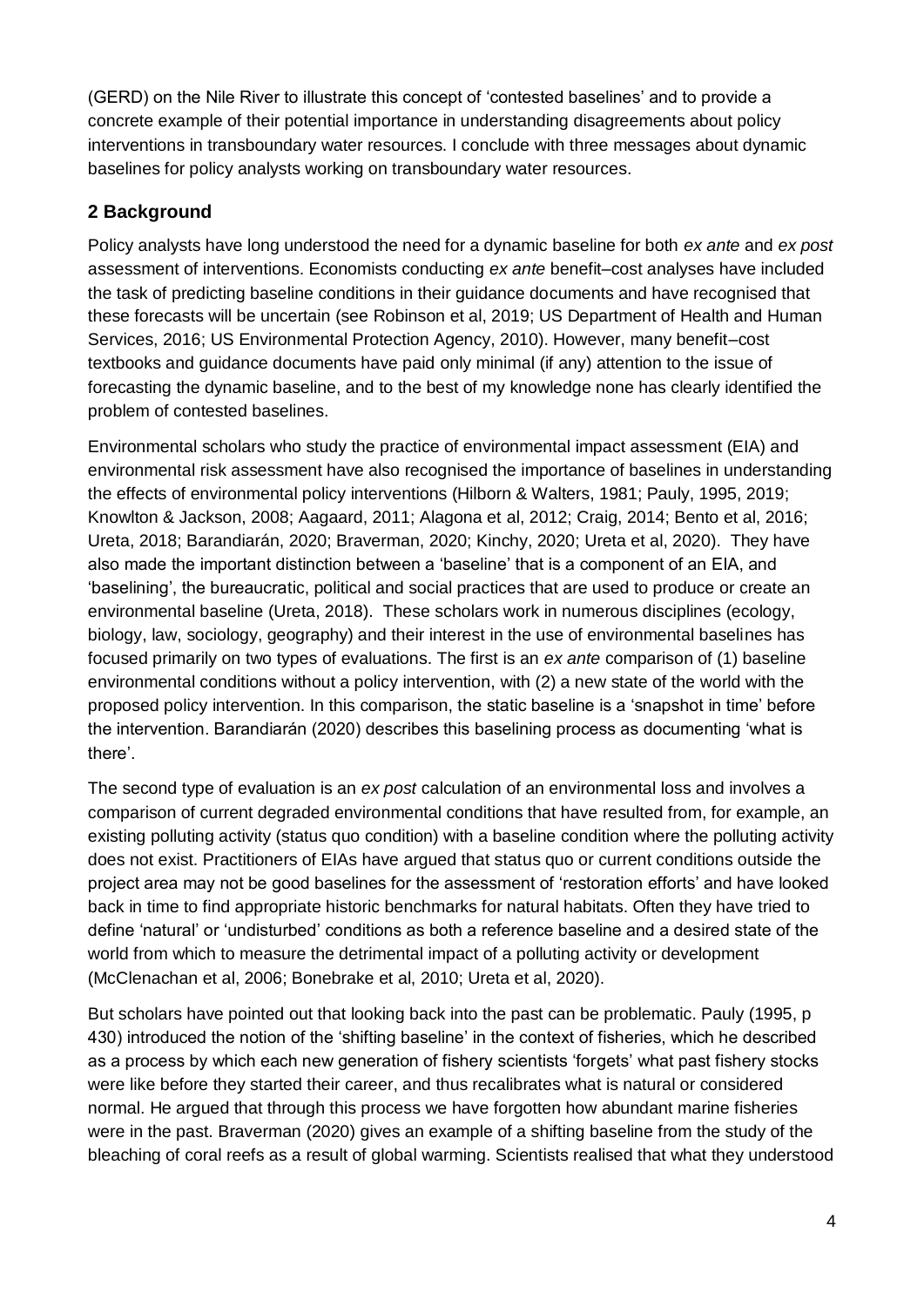to be a healthy reef today would have been a depleted reef in the recent past. Pyle (2003) described the problem of the shifting baseline as the 'extinction of experience'.

Although both types of evaluation necessitate an estimate of an environmental baseline, neither comparison requires the analyst to forecast a dynamic baseline without a policy intervention, my focus in this paper. The problem of the shifting baseline looks to the past to establish a baseline from which to assess damage, not to the future to determine *ex ante* the benefits and costs of a proposed or planned intervention.

#### **3 Three challenges in specifying the dynamic baseline**

#### 3.1 Unexamined baselines

The identification revolution in economics has focused economists' attention on something that physical and life scientists have long understood: the importance of accurately identifying the proper counterfactual (Angrist & Pischke, 2010; Banerjee & Duflo, 2009). In a randomised controlled trial (RCT), the controls are allowed to evolve without the intervention for the duration of the experiment, and thus provide the dynamic baseline against which the change in one or more performance indicators or outcome metrics is measured. As public health scientists and later economists took RCTs out of the laboratory and into the field, the proper specification of the dynamic baseline became more challenging, both politically and ethically, especially when the target of the intervention was human subjects. Some stakeholders question the need for a counterfactual in such situations. A central concern has been the withholding of the intervention from control subjects when the presumption is that the treatment will be effective but the magnitude of the treatment effect is unknown. One solution sometimes deployed has been to give the controls something else of similar value to the intervention that is being withheld (Quinn et al, 2019).

For many types of policy problems, it is not possible to conduct an RCT to test the effectiveness of an intervention. The construction of a dam is an obvious example. Even if there were two identical rivers, one could not practically or ethically build a dam on one river and withhold a dam on the other (control) river to test the effectiveness of an investment in a dam. In such situations the policy analyst needs an analytical model to estimate *ex ante* how a system would evolve with and without the proposed policy intervention.<sup>4</sup> However, stakeholders often fail to recognise the importance of forecasting the dynamic baseline. They may be satisfied with a simple comparison of two states of the world: before and after the construction of a dam. Nevertheless, the need for a counterfactual remains an essential component of a sound evaluation strategy (Aldy, 2014; United States Department of Health and Human Services, 2016).

Figure 1 illustrates this case of unexamined baselines. Suppose there is an unregulated river with a history of past floods and droughts that cause loss of lives. Before time t there is no dam on the river. If a dam were built and completed at time t, the loss of lives from floods and droughts would be reduced in the future.<sup>5</sup> The magnitude of this reduction in lives lost in time t+1 is shown in the figure. Using a before-and-after comparison, this change in the number of deaths thanks to the construction of the dam is measured by the size of the shift in the past trend line and the new

<sup>-</sup><sup>4</sup> For *ex post* evaluations a variety of non-experimental methods, such as synthetic controls, are available for the construction of the dynamic baseline, even if there is only one (or a few) treated units (Abadie, 2021).

<sup>&</sup>lt;sup>5</sup> For simplicity, Figure 1 shows the lives lost after the construction of the dam to be constant. This need not be the case. Technological innovation, population and economic growth, and climate change could cause lives lost to rise or fall after time t.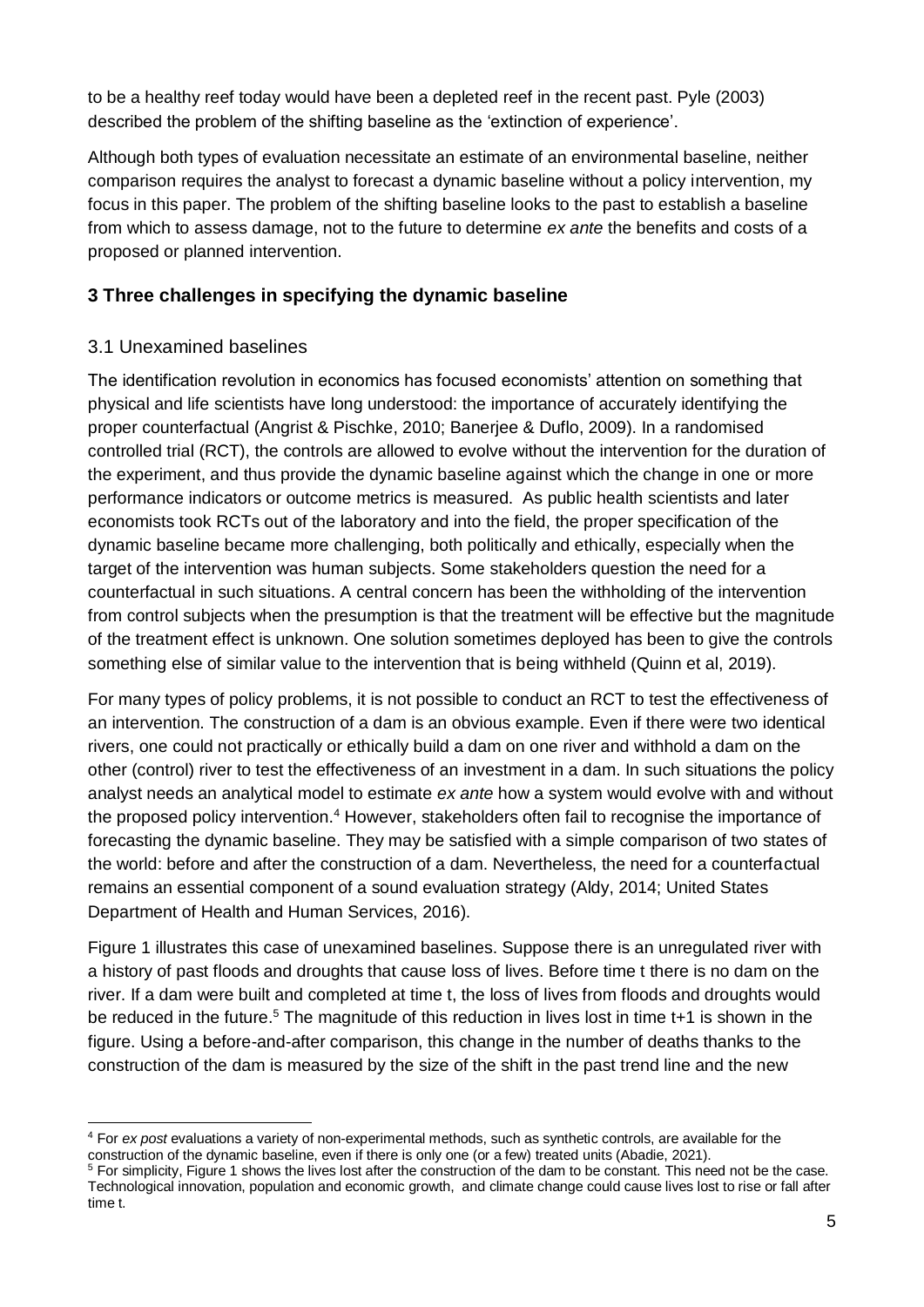situation after construction (shown as the before-versus-after 'treatment effect' with a magnitude  $[x_3 - x_1]$  in Figure 1).



**Figure 1: Forecasting the dynamic baseline**

Such an 'interrupted-times-series' analysis of before and after conditions may be compelling to some stakeholders but it ignores the question of what would have happened if the dam had not been built. Suppose in the dynamic baseline that the number of lives lost as a result of floods and droughts grew over time as a result of population growth and urban expansion. In this case the dam would be more valuable than the before-versus-after analysis indicates. This is shown in Figure 1 (Case A) as a forecast of the dynamic baseline in which deaths increase over time.<sup>6</sup> Thus the benefits of the dam would be underestimated in time t+1 by a before-versus-after comparison that fails to examine the dynamic baseline in the policy analysis (unexamined baselines).

In both benefit–cost analysis and cost-effectiveness analysis, the discounting of future streams of changes in performance indicators may obscure the dynamic baseline. Cost-effectiveness analyses are especially susceptible to this problem of unexamined baselines, because the outcome measure of a cost-effectiveness analysis is a ratio that reports a change in the performance indicator (PI) per dollar spent, ie,  $\Delta$ PI/\$.<sup>7</sup> Because the numerator of the costeffectiveness ratio is a change in the performance indicator, a dynamic baseline is required to calculate this change. In each future period of the analysis, there is a difference between the dynamic baseline and the forecast of the state of the world with the policy intervention. This time stream of differences is typically discounted back to obtain a present value of the changes in the

<sup>-</sup> $6$  This might occur because the dam encouraged settlement below the dam and increased the number of people at risk from the release of excess flood waters or dam failure.

<sup>7</sup> Sometimes a cost-effectiveness measure is reported as the inverse of this ratio, ie the number of dollars required for a unit change in the performance indicator,  $\frac{C}{2}$ PI. In this case the dynamic baseline is hidden in the denominator of the ratio.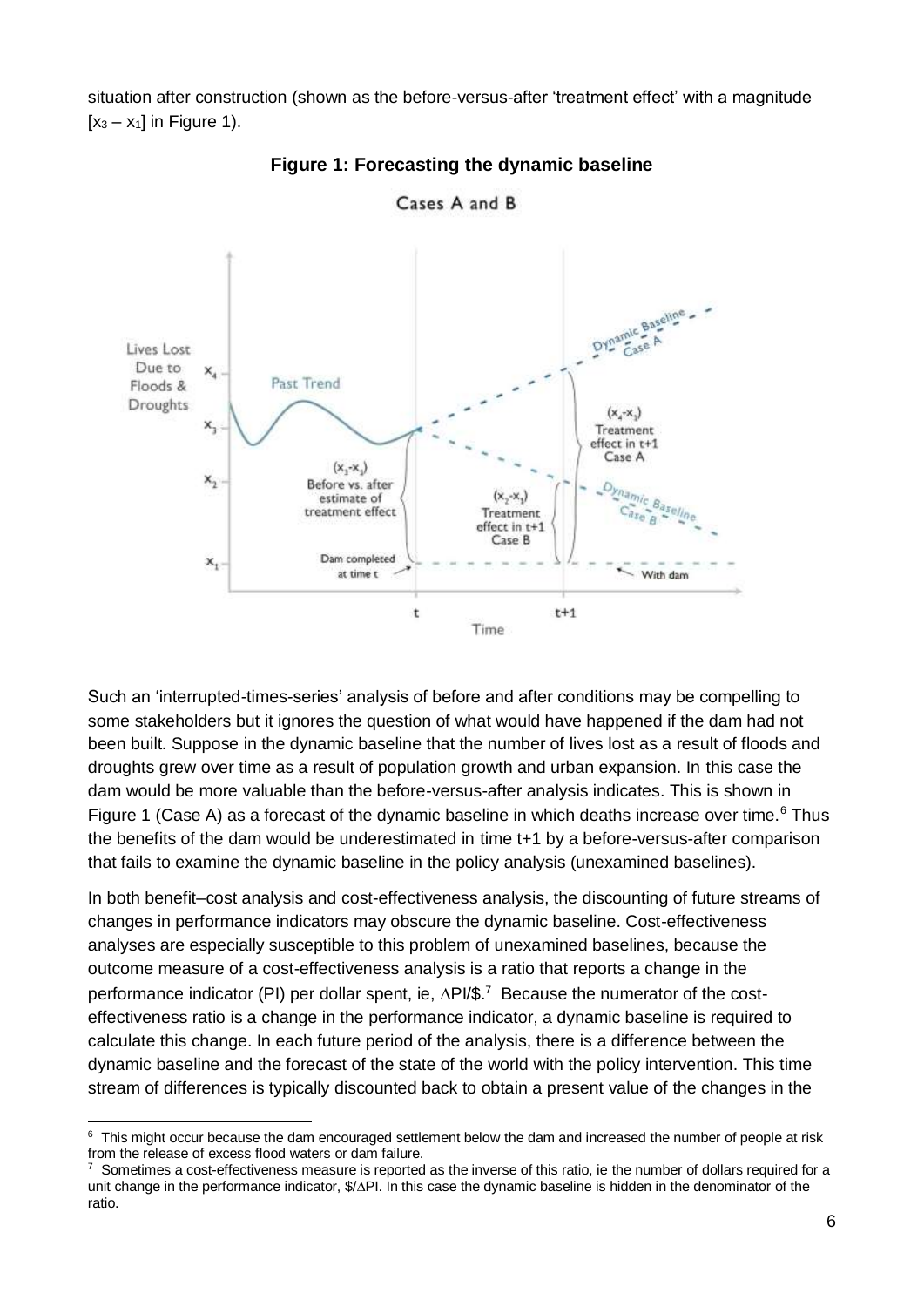performance indicator. This present value is then divided by the cost of the intervention to obtain the cost-effectiveness ratio. Because of this two-step transformation of the differences between the dynamic baseline and the state of the world with the policy intervention (ie discounting the differences and then division by the costs), the dynamic baseline that is used in the costeffectiveness calculation may be less apparent, or 'hidden in plain sight'.

#### 3.2 Uncertain baselines

In formal decision analysis, the dynamic baseline is an exogenous possible future. There are typically many uncertain states of the world, and decision makers compare the outcomes in the state of the world with the policy intervention to outcomes in these exogenous possible futures. However, forecasts are always uncertain (Schlee & Smith, 2019). The dynamic baseline will be affected by numerous factors that will occur in the absence of the policy intervention, eg population and economic growth, demographic changes, climate change, technological innovation and ruralto-urban migration. Analysts may have honest differences of opinion about the importance and magnitude of such drivers of change in the absence of the policy intervention under consideration.

For instance, a forecast of the number of lives lost as a result of floods and droughts in a river basin may show a decrease from status quo conditions thanks to a more optimistic assessment of technological innovations in early warning systems for floods and droughts, and an estimate of higher rural-to-urban migration that would lead more people to move out of harm's way. This is shown in Figure 1 (Case B) as a forecast of the dynamic baseline in which deaths decrease over time. In this case the change in the number of lives lost because of the dam at t+1 is  $[x_2 - x_1]$ , which is less than the change in the before-and-after comparison  $[x_3 - x_1]$ .

Which forecast an analyst chooses (Case A or Case B in Figure 1) to use for the comparison with the state of the world with the policy intervention will affect the estimate of change in the performance indicator. As shown in Figure 1, in time t+1 it could be either  $[x_4 - x_1]$  or  $[x_2 - x_1]$ , depending on which forecast of the dynamic baseline is used for the *ex ante* policy analysis.

For an *ex ante* evaluation of a dam investment, the effect of the dam will usually be estimated as a comparison of alternative runs of a river basin simulation model: 1) a simulation without the dam (the dynamic baseline); and 2) a simulation with the dam (Blackmore & Whittington, 2008; Basheer et al, 2021). If different forecasts of the dynamic baseline have different hydrological characteristics arising, for example, from different assessments of the effect of climate change on a river's hydrology, then the magnitude of the treatment effect (ie the ability of the dam to control hydrological fluctuations) will change depending on the dynamic baseline selected. In other words, the dam could be more or less valuable depending on one's forecasts of how climate change affects future flows of the river (Jeuland & Whittington, 2014).<sup>8</sup>

One approach to dealing with uncertainty in forecasts of the dynamic baseline is to do sensitivity analyses with different baselines – similar to the one-way and Monte Carlo sensitivity analyses now commonly used in benefit–cost analysis for uncertainty in parameter values (Boardman et al, 2018; Jeuland & Pattanayak, 2012). The use of stochastic hydrological methods in river basin simulation models is another approach for dealing with uncertainty in the dynamic baseline (Fiering & Jackson, 1991; Farmer & Vogel, 2016).

The reports of the Intergovernmental Panel on Climate Change (IPCC) provide scenario analyses of carbon dioxide emissions and temperature change in the absence of mitigation efforts. The

<sup>-</sup><sup>8</sup> New approaches may be required for thinking about decision making under deep uncertainty (Lempert et al, 2013).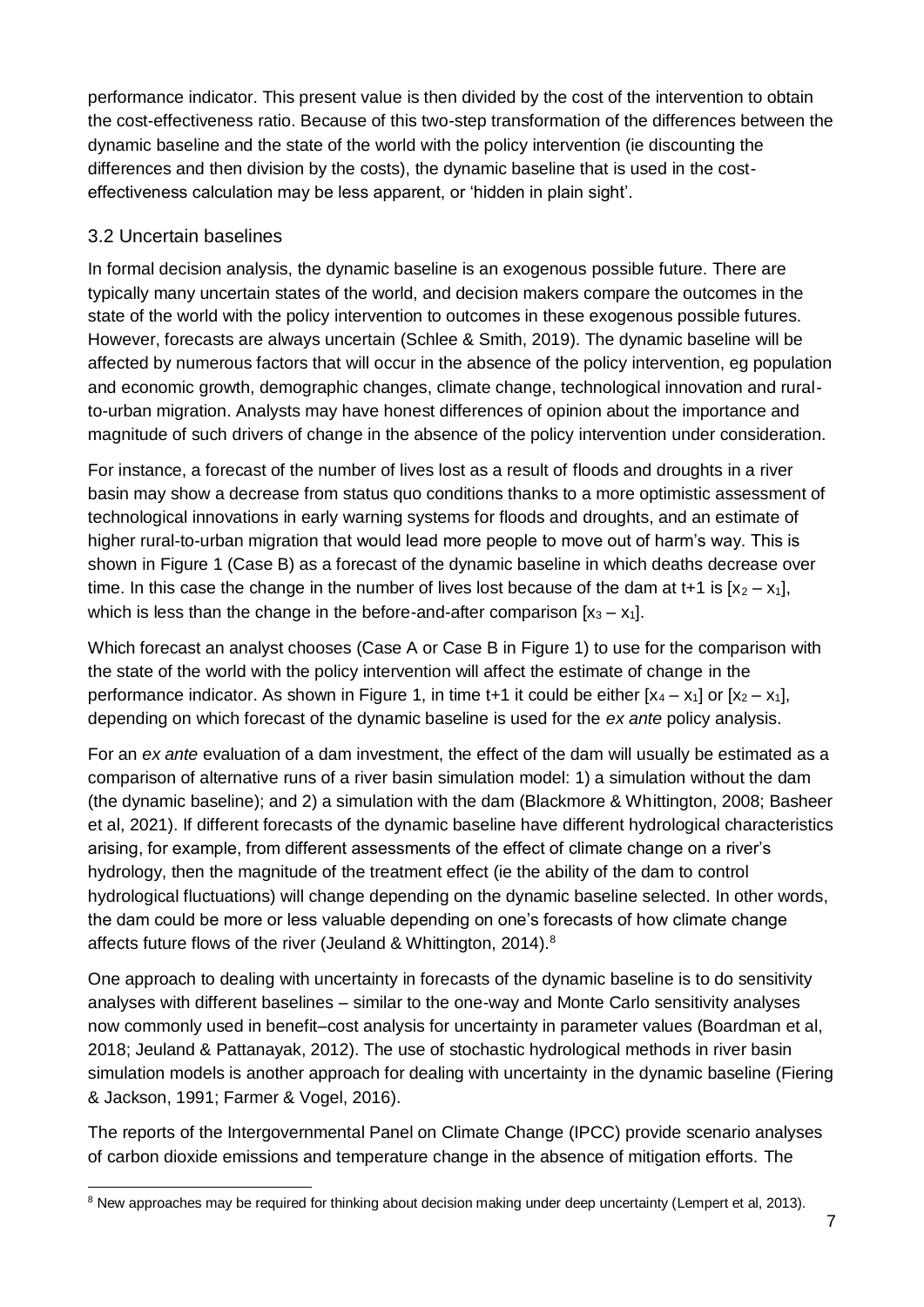IPCC reports then show the effect of different policy interventions (mitigation efforts) on performance indicators such as greenhouse gas emissions or temperature change relative to these multiple dynamic baselines. These IPCC scenario analyses provide an example of how to display and communicate uncertainty in forecasts of the dynamic baseline (IPCC, 2021).<sup>9</sup> However, the use of any of the different types of sensitivity analyses to deal with uncertainty in forecasts of the dynamic baseline is still relatively rare in practice in most policy analyses.

#### 3.3 Contested baselines

Another challenge in the specification the dynamic baseline arises not from uncertainty in the forecast, but from disagreement over the legitimacy or fairness of status quo conditions. Such disagreement can arise because of one stakeholder group's feelings of past injustices and their resulting perception of unfair or inequitable resource allocation in the status quo conditions. Kinchy (2020) uses the term 'contentious baselines' to describe baselines that are controversial and notes that some groups in a controversy may benefit by fostering 'strategic ignorance' about the appropriate baseline to use in an analysis (Lind et al, 2019). Ureta (2018) notes that the choice of the appropriate baseline may involve power struggles among parties.

In this paper I use the term 'contested baselines' to refer to dynamic baselines on which the parties or stakeholders cannot agree when considering the future evolution of conditions.<sup>10</sup> Ideally, a policy analyst evaluating a possible investment in a dam would have an analytical model and a set of assumptions to use to forecast the dynamic baseline mutually agreed upon by the stakeholders. However, in a rapidly evolving, complex political environment, such an analytical model may not be available. Even if such a model exists, there may be no agreement on its acceptability or on the assumptions to be used to forecast the dynamic baseline.<sup>11</sup> In such a situation, some stakeholders may have information or intuition about other policy interventions that could occur in the dynamic baseline. Whether these alternative policy interventions are exogenous may be ambiguous to some or all stakeholders. They may decide to include them in the dynamic baseline and deal later with the political feasibility of influencing a policy intervention assumed to be embedded in the dynamic baseline. Including an alternative policy intervention in the dynamic baseline could be a politically strategic decision. In other words, a stakeholder may know how this choice will influence the comparison of the state of the world with the intervention and the dynamic baseline with embedded alternative policy actions. But a stakeholder may also perceive this possibly endogenous dynamic baseline as the most likely counterfactual.

<sup>-</sup><sup>9</sup> Careful consideration of uncertainty in the forecast of the dynamic baseline also focuses attention on what is known or being assumed about the magnitude of the treatment effect. Is the magnitude of the treatment effect estimated as 1) a percentage change in the value of the performance indicator in the dynamic baseline; or 2) an absolute magnitude change over a specified baseline? If the treatment effect is estimated as a percentage change in the dynamic baseline, then the size of the change will be dependent on the specific forecast of the dynamic baseline. If it is measured as an absolute magnitude, then it may be possible to apply this estimate to different forecasts of the dynamic baseline. Which approach to use is an empirical question and context-specific. For most RCTs, the treatment effect is typically reported as a percentage point change in the performance indicator between the treatment and controls, not as a percentage change in the dynamic baseline. Whether this percentage point change can be applied to another baseline is a question of the external validity of the experimental results.

<sup>&</sup>lt;sup>10</sup> I thus make a distinction between 'contested baselines' and Kinchy's notion of 'contentious baselines'. 'Contested baselines' refers to disputes over future dynamic baselines; Kinchy's notion refers to disputes over past or status quo conditions.

<sup>11</sup> Conceptually endogenous policy decisions could be incorporated into the dynamic baseline in such an analytical model, but policy analysts typically avoid this approach because it is so challenging. However, stakeholders may not be able to avoid confronting this complexity.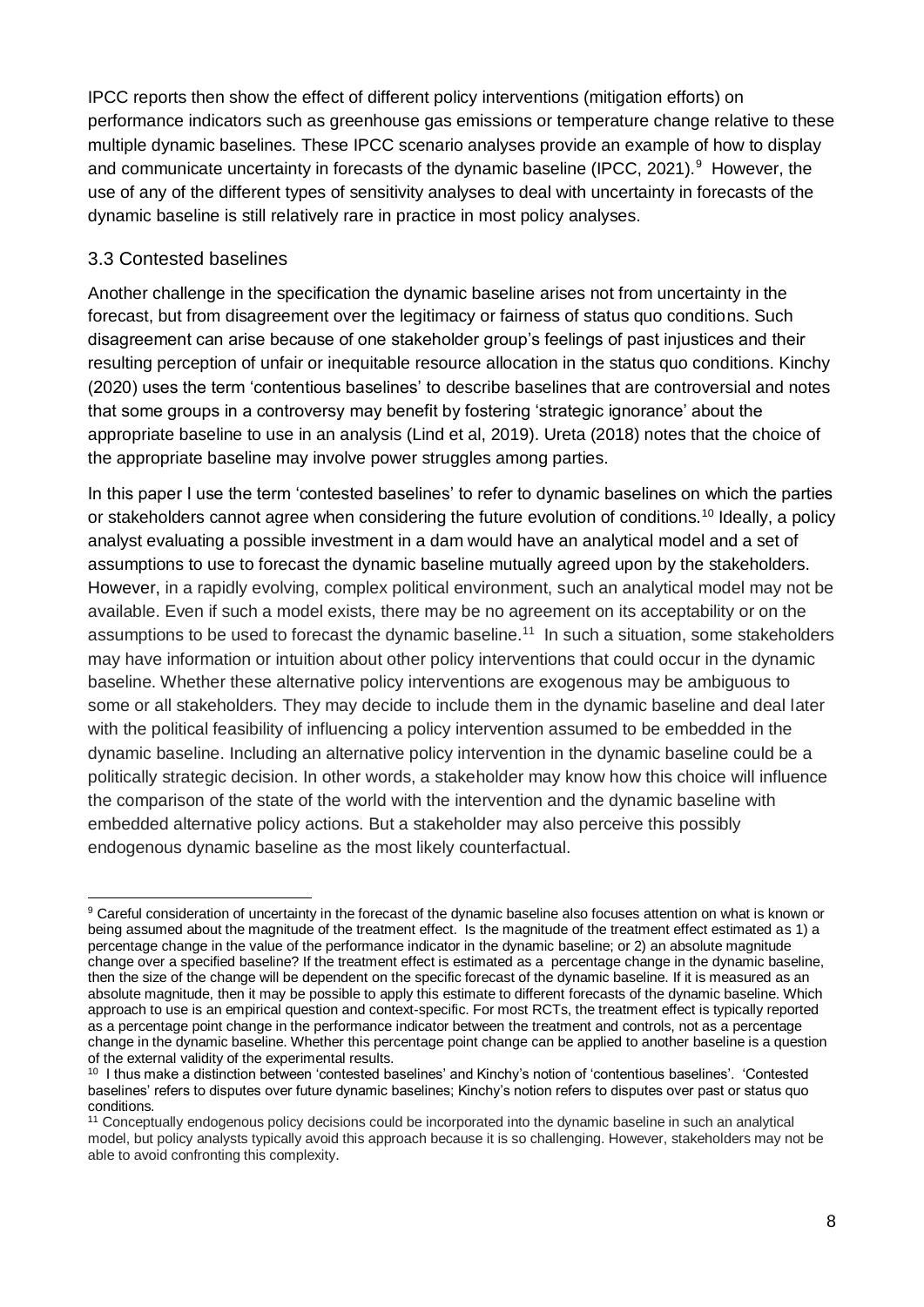In Figure 1 the Case A dynamic baseline shows a future state of the world in which past trends evolve and conditions worsen, ie the lives lost as a result of flooding and drought increase. If one stakeholder group perceives this deterioration in future conditions to be partly a continuation of 'bad behaviour' by another party, then the Case A dynamic baseline may be rejected as an appropriate counterfactual because it implicitly assumes that this bad behaviour is allowed to continue in the future. One way to understand this problem of 'contested' baselines is that one party believes that a prior policy change is needed before the policy intervention under consideration can be properly evaluated.<sup>12</sup> In effect, this party is arguing that a different policy mix should be evaluated: a change in the status quo conditions plus the intervention. However, in a rapidly moving political environment, some stakeholders may prefer a dynamic baseline with embedded policy decisions, possibly as a heuristic device. They may not perceive or have time to discriminate between an exogenous dynamic baseline without alternative policy decisions and an array of different combinations of policy options. Thus, the dynamic baseline with possibly endogenous alternative policy options embedded in it can become the main counterfactual. Such an endogenous dynamic baseline may be contested by other stakeholders.

Returning to the example of a proposed dam, the benefits and costs of a new dam will depend on the existing pattern of water use in the basin. For example, some irrigated areas may be short of water and the new dam may provide an increase in the quantity and reliability of water to them. Because of climate change, these status quo conditions may perhaps get worse without the dam, but from the perspective of these irrigators, the dynamic baseline logically should start with these initial conditions.

However, another group of stakeholders may perceive the existing pattern of water use to be unfair and inequitable. From this perspective, the dynamic baseline should not assume that these inequities will continue. This second party may argue that the dynamic baseline should assume a different, more just resource allocation, and that the policy intervention should be assessed relative to this new pattern of water use.

For example, many Tribes in the southwestern US feel that their water resources have been usurped by non-Native American irrigators and urban water users. Tribes believe that this status quo condition is unfair and should be rectified. Future interventions such as climate mitigation and adaptation measures should be evaluated once this inequitable distribution has been addressed.

Tribes in the US view themselves as sovereign entities within the national borders of the state, and a reallocation of water resources from non-native irrigators to a Tribe is similar in some respects to a transboundary water resources conflict. If one looks at this reallocation through the lens of international water law and applies the principles of 'no significant harm' and 'equitable use', the measurement of 'significant harm' presents a difficulty. This is because the dynamic baseline is contested. There is no agreement on the reference condition from which significant harm should be measured.

<sup>-</sup><sup>12</sup> Conceptually this problem of contested baselines is similar to the use of 'hypothetical baselines' in stated preference (SP) studies, in which respondents are provided with a description of a baseline that is intentionally not the actual state of environmental quality, health or other baseline condition. The SP researcher then poses a valuation question or choice task that is contingent not on the existing status quo, but rather on the state of the world described in this new hypothetical baseline (Whittington & Adamowicz, 2011). Just as with contested baselines, there may be disagreements among respondents on the appropriate specification of the hypothetical baseline in an SP survey as a result of perceived inequalities in the status quo conditions.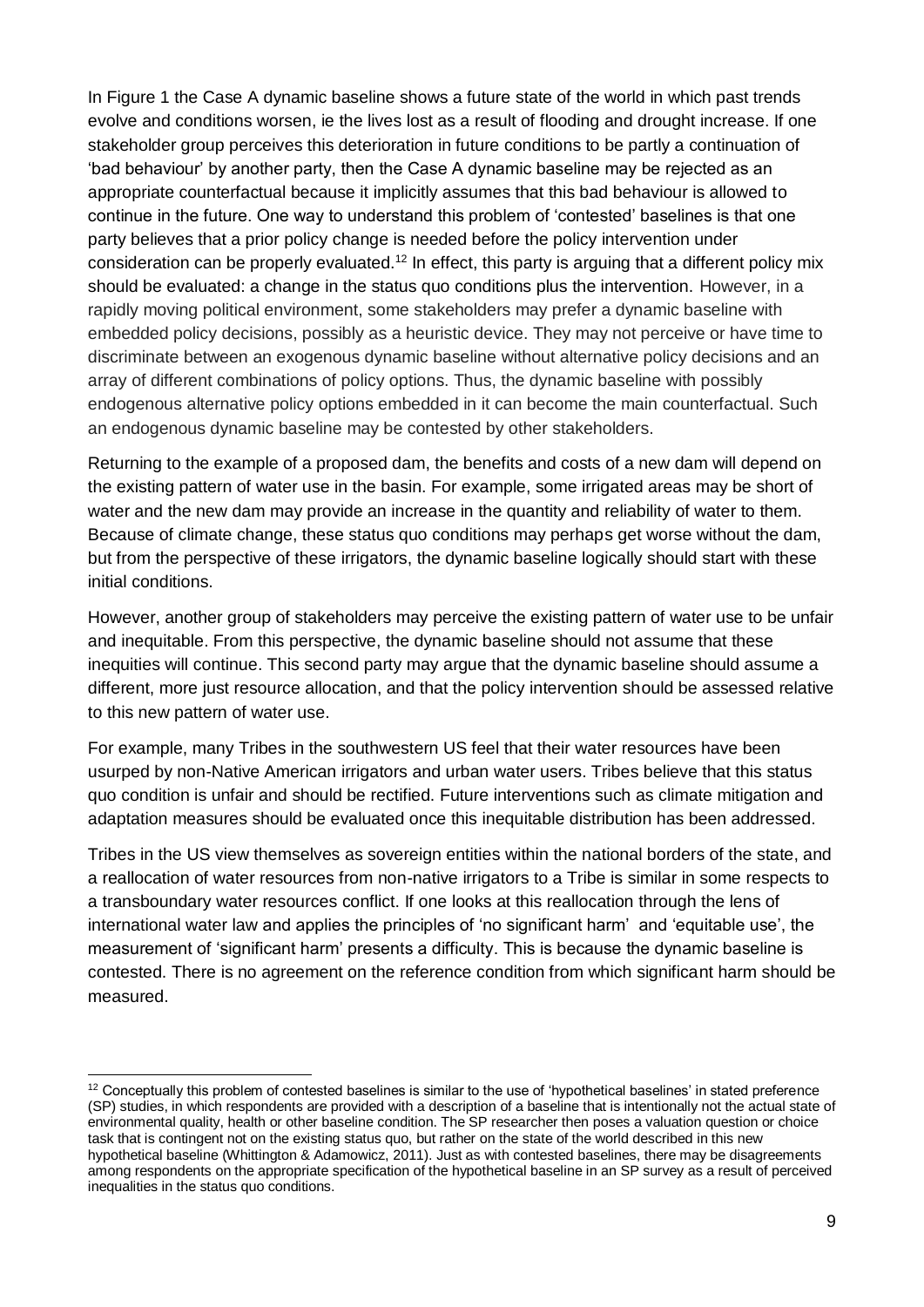From the perspective of the non-native irrigator, the reallocation of water to a Tribe will be experienced as a welfare loss which should be measured by the minimum compensation that the irrigator would accept to make them as well off as if the reallocation had not occurred (Table 1). Because people value welfare losses much more than gains, from the irrigator's perspective the 'appreciable harm' resulting from the water reallocation could be very large. From the perspective of the non-native irrigator, the benefits of the water reallocation should be measured by the Tribe's willingness to pay (WTP) for the water.

#### **Table 1: Measuring 'no significant harm' in the presence of contested baselines: a water reallocation from a non-native American irrigator to a Native American Tribe**

| How should welfare change<br>be measured from the<br>perspective of | Welfare loss to non-native<br>irrigator | Welfare gain to Tribal<br>members |
|---------------------------------------------------------------------|-----------------------------------------|-----------------------------------|
| Non-native irrigator                                                | WTA compensation to incur               | WTP for increased water           |
|                                                                     | loss of water                           | supply                            |
| Tribe                                                               | WTP to avoid a loss of water            | WTA compensation to forego        |
|                                                                     |                                         | the increase in water supply      |

*Notes*: WTA = willingness to accept (compensation); WTP = willingness to pay.

For many types of interventions, WTA measures of welfare changes are approximately three times WTP measures.

However, from the Tribe's perspective, the irrigator's welfare loss is a reduction in an unjust or even illegal gain. Any estimate of significant harm that the non-native irrigator experiences should be valued much less than the minimum compensation that the irrigator would accept to make them as well off as if the reallocation had not occurred. Similarly, from the Tribe's perspective, the welfare gain from reallocating water to the Tribe should be valued as a reduction in a loss, not as a gain from the current status quo conditions. This welfare gain should be measured as the minimum compensation the Tribe would accept not to have the reallocation occur. In this example, the willingness-to-accept (WTA) measure would be much higher than the amount the Tribe would be willing to pay for the water.

Thus, the two parties have different baselines from which to measure significant harm. The nonnative irrigator views the dynamic baseline as a continuation of the current status quo conditions in which they hold the water rights. The Tribe views the dynamic baseline as a situation where past injustices have been rectified. From a welfare economics perspective, these different dynamic baselines imply that the parties would use different welfare measures to assess the significant harm to the non-native irrigator and the welfare gain to the Tribe resulting from the water reallocation.<sup>13</sup>

#### **4 Nile illustrations – contested baselines**

#### 4.1 Background

In March 2011 Ethiopia announced that it would build a large hydroelectric dam (subsequently named the GERD) on the Blue Nile near the Sudanese–Ethiopian border (see Figure 2). In 2008 the report of the Scoping Study Team to the Eastern Nile Council of Ministers had recommended that investments in storage should begin on the Blue Nile in Ethiopia (Blackmore & Whittington,

<sup>-</sup><sup>13</sup> Knetsch (2020) refers to both the WTA measure to value a loss and the WTA measure to value a gain that is viewed as a reduction in a loss as 'the domain of losses'. See also Nguyen et al (2021).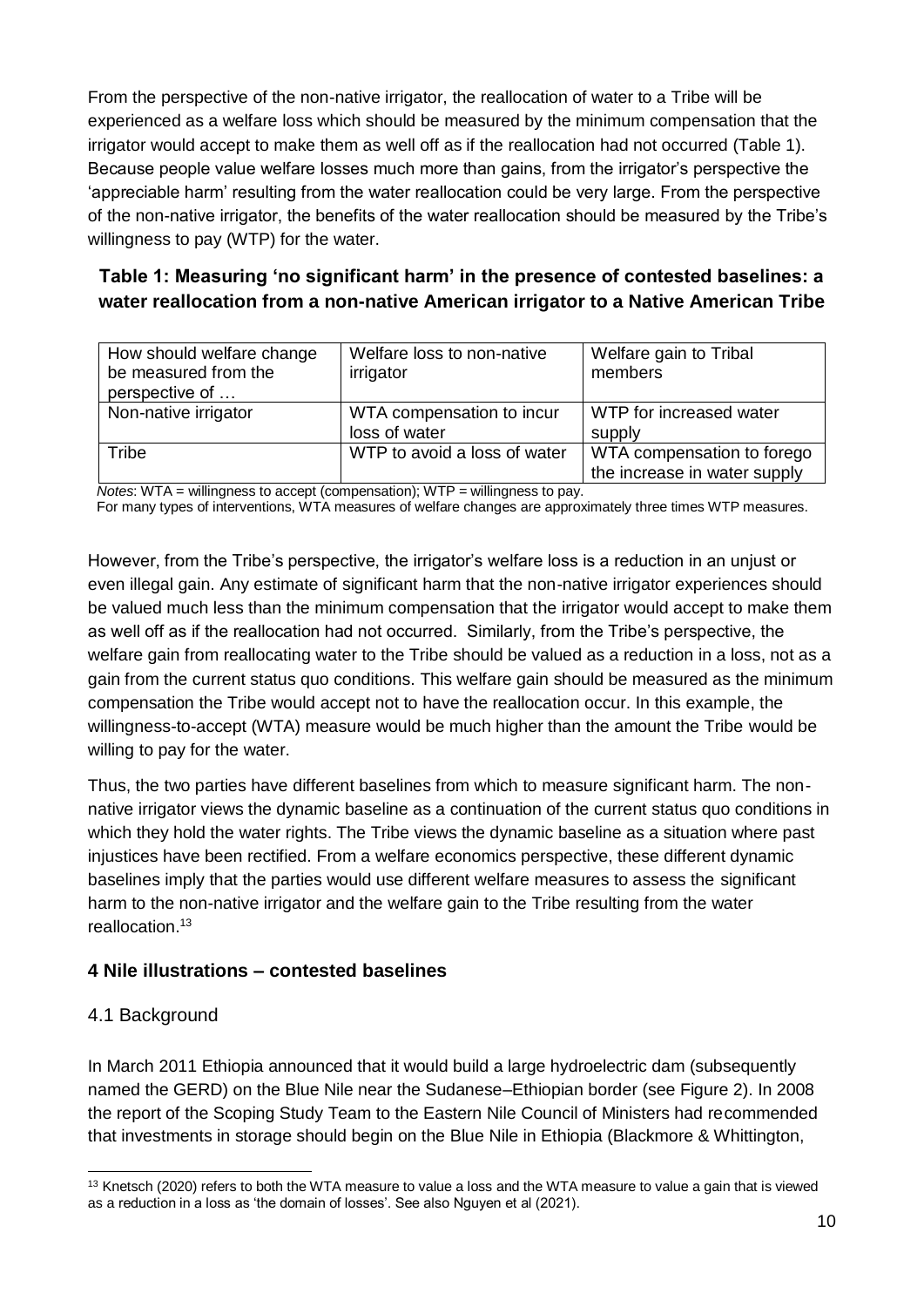2008), but Egyptian policy makers disagreed with this conclusion and argued that investments on the White Nile were more attractive. Even among planners who favoured infrastructure development on the Blue Nile, there was no consensus on the size and location of such investments. Thus Ethiopia's unilateral decision to construct the GERD caught Egypt and Sudan, as well as the international community, by surprise.



**Figure 2: The Nile basin with the location of the GERD (shown as 'Renaissance')**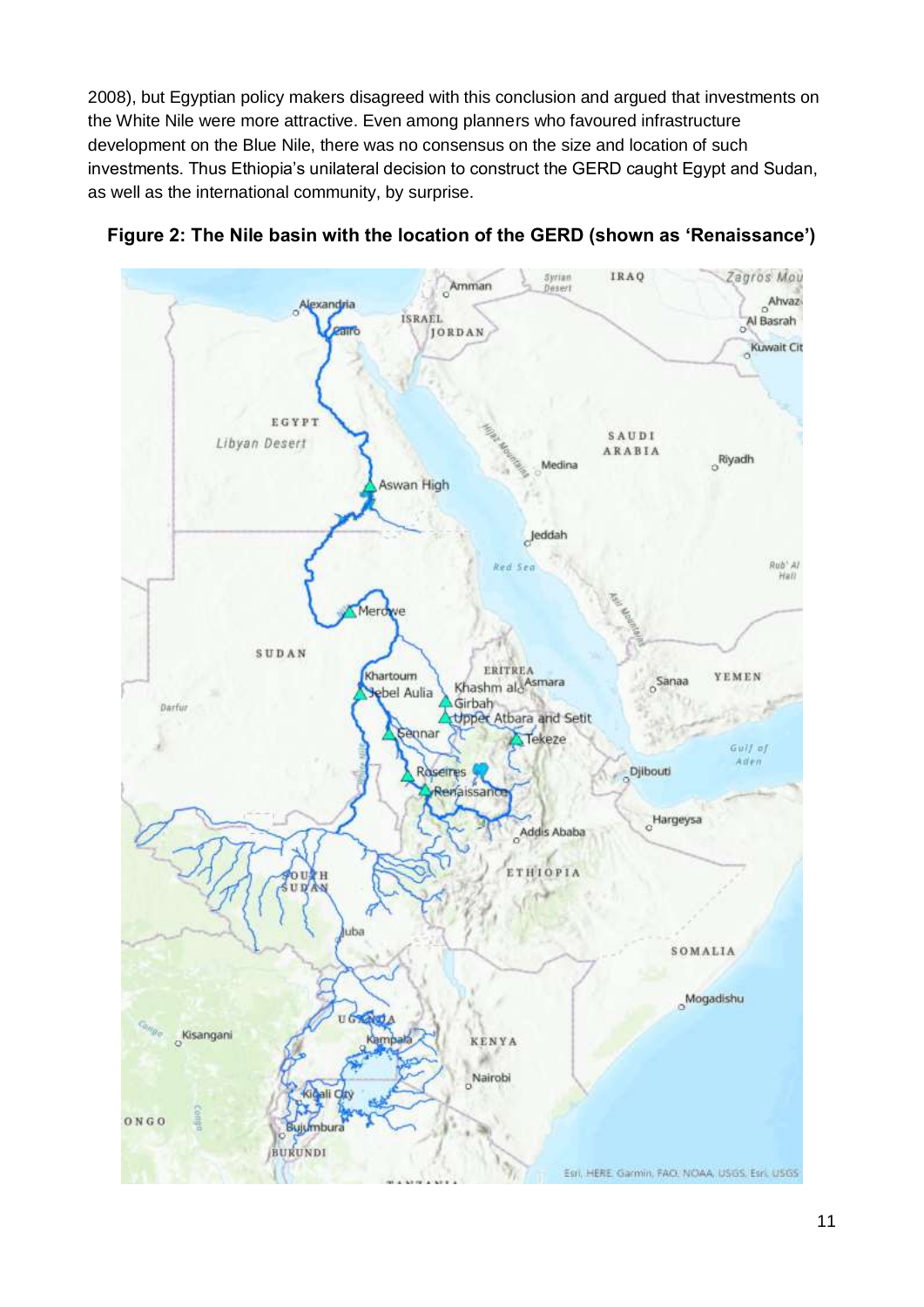Ethiopia began construction of the GERD immediately after its announcement, without the independent engineering, economic, environmental and social impact studies that would have been required if international financing had been involved. In November 2011, Ethiopia agreed to form an International Panel of Experts (IPoE) with two representatives from each of the Eastern Nile riparian countries (Ethiopia, Egypt and Sudan) and four international experts to investigate the existing plans for the GERD and the impacts of the dam. The IPoE (2013) issued its report in May 2013, but many questions about the GERD remained unresolved, including policies for both filling and operating it.

In 2014 the three countries agreed to establish a Tripartite National Committee composed of representatives from the three Blue Nile riparians to address questions raised by the IPoE about the impacts of the GERD. The plan was for the Tripartite National Committee to hire and jointly supervise an international consulting firm to conduct these studies. The Tripartite National Committee issued a Request for Proposals and eventually the contract was awarded to two French firms – BRL Ingénierie (BRLi) and Artelia.

#### 4.2 Contested baselines – Nile example 1: GERD impact studies

The studies by BRLi and Artelia were never completed, because Ethiopia and Egypt could not agree on the baseline from which to measure the hydrological, environmental and economic impacts of the GERD.<sup>14</sup> The construction of the dam and its filling and operation will change the hydrology of the Nile downstream, essentially eliminating the flood in Sudan on the Blue and Main Nile, improving both hydropower generation and irrigation in Sudan, and eventually generating roughly 15,000 GWH of electricity in Ethiopia annually (Basheer, 2021; Wheeler et al, 2020).<sup>15</sup> However, if a prolonged multi-year drought were to occur during the filling period, Egypt could suffer irrigation deficits and thus economic losses, depending on the filling and operating rules for the GERD. But from what baseline conditions should such losses to Egypt be measured?

For Egypt the answer was obvious: the changes resulting from the construction and operation of the GERD should be measured relative to a continuation of the status quo conditions before the dam was built. The 1959 Nile Waters Agreement between Egypt and Sudan defined the legal status quo and allocated an assumed mean annual flow of 84 billion cubic metres (bcm) measured at Aswan between Egypt (55.5 bcm) and Sudan (18.5 bcm), with 10 bcm assumed to be lost to evaporation from the Aswan High Dam Reservoir (AHDR) (Whittington et al, 2014). Ethiopia was not a party to the 1959 Nile Waters Agreement and always objected to being left out of this bilateral allocation of Nile waters.

In the Tripartite National Committee, Egypt argued that the existing Egyptian and Sudanese uses of Nile waters were simply a fact, and that the purpose of the BRLi and Artelia study was to measure the economic, environmental and social changes that would result compared to a continuation of status quo conditions. From Egypt's perspective, the baseline without the GERD was uncontroversial, and there was no alternative dynamic baseline available to the French

-

<sup>&</sup>lt;sup>14</sup> There was also disagreement between Egypt and Sudan over the appropriate baseline. Egypt argued that the baseline should be based on current water use. Sudan felt that the dynamic baseline should be based on the water allocations in the 1959 Nile Waters Agreement, because it was not yet using its full water allocation under the treaty.

<sup>15</sup> Sudan has two main concerns about the construction and operation of the GERD. First, the elimination of the Nile flood would essentially eliminate most of the remaining recession agriculture along the Nile in Sudan. Second, the coutnry needs timely information on the operating policy of the GERD in order to better operate its downstream dams, especially Roseires.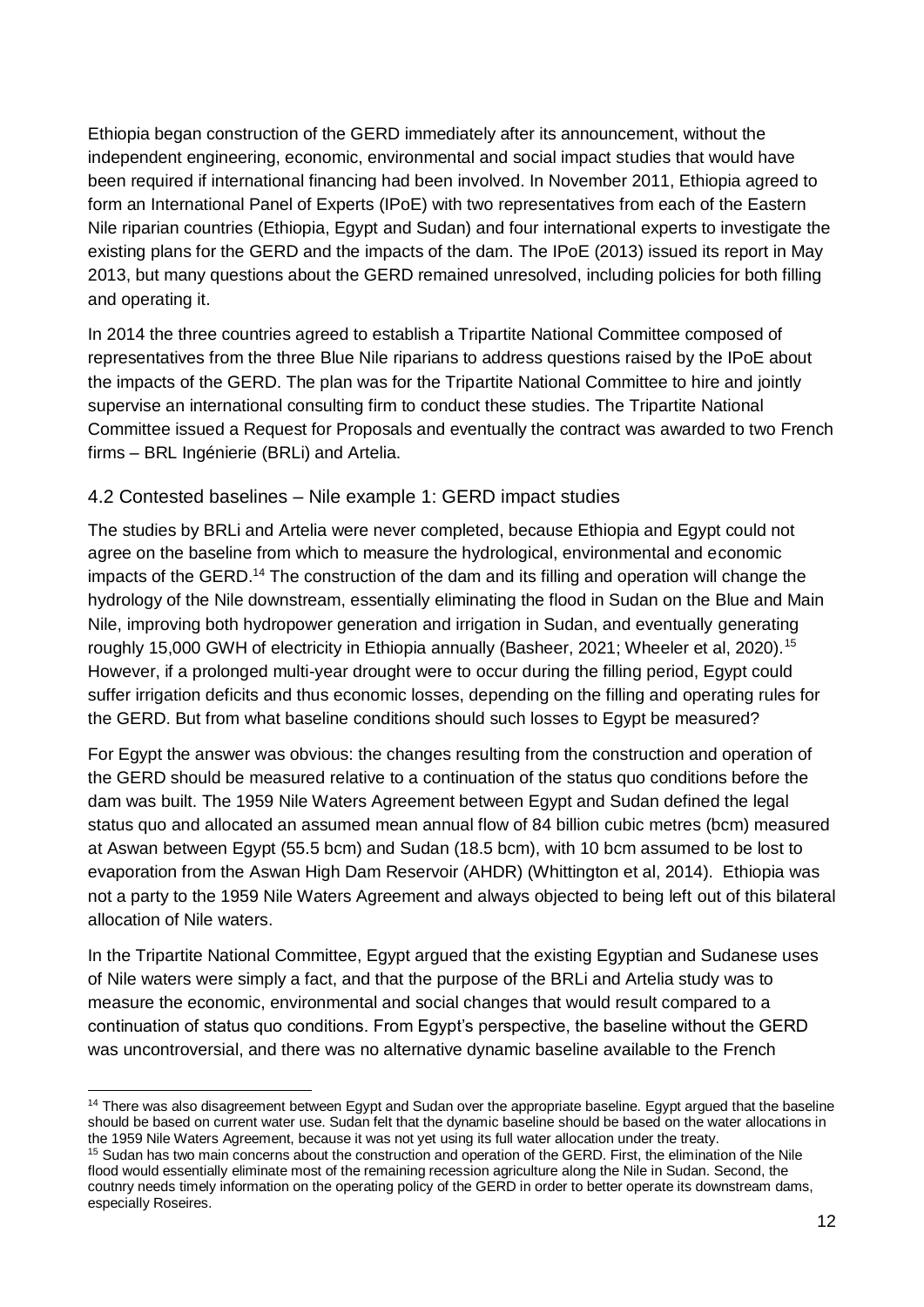consultants from which to measure the dam's impacts. Egypt was especially concerned about its ability to continue to release 55.5 bcm annually from the Aswan High Dam and argued that any irrigation deficits that might result during a prolonged multi-year drought should be measured from this target release that was codified in the 1959 Nile Waters Agreement.

Since Ethiopia had never agreed to Egypt's and Sudan's allocations in the Nile Water Agreement, it did not agree that the French consultants should calculate any Egyptian irrigation deficits as a shortfall from 55.5 bcm. From Ethiopia's perspective, if Egypt were to release, say, only 50 bcm during a drought, this was still the lion's share of the Nile flow. From Ethiopia's perspective, the difference of 5.5 bcm from what Egypt wanted should not be perceived as a 'deficit' because the 55.5 bcm baseline was itself illegitimate. Ethiopia feared that accepting a continuation of current water uses as the dynamic baseline would confer legitimacy on the 1959 Nile Waters Agreement and preclude future water use in Ethiopia upstream of the GERD.

Ethiopia could have proposed a different dynamic baseline and then measured the impacts of the GERD relative to this hypothetical or alternative water allocation. However, to the best of my knowledge, it never did so. Egypt and Ethiopia never reached a resolution of this problem of the contested baseline. Without an agreed upon dynamic baseline, the French consultants could never start the impact assessment work specified in their terms of reference, and the consultancy was abandoned.

4.3 Contested baselines – Nile example 2: a proposal for cooperative filling and management of the GERD

Despite the inability of the Tripariate National Committee to oversee the GERD impact studies, construction of the GERD continued. Attention increasingly focused on the filling and operation of the dam (Wheeler et al, 2016). At the 2018 Cairo Water Week conference, Karol Heijnert from the Dutch consulting firm Deltares gave a presentation in a session entitled, 'Transboundary Water Governance and Benefit Sharing' in which he shared some of the insights from Deltares' work for Egypt on the impacts of the GERD (Heijnert, 2018).<sup>16</sup> Heijnert "strongly advised" against filling the GERD in a fixed period of years regardless of the inflows to the GERD. He termed this a "noncooperative strategy" and said that this was not a wise approach because it could result in severe water shortages in Egypt, ie it could cause "significant harm".

Instead, he argued for "cooperative" or "adaptive" filling strategies. Heijnert listed three possible components of a "cooperative filling strategy": 1) filling the GERD with a fixed percentage of the annual inflow to the dam; 2) maintaining a minimum outflow from the GERD; and 3) maintaining a minimum level in the ADHR. He described the third component as the "most cooperative" because "it is really important for Egypt to have sufficient water in Lake Nasser to irrigate the country". He argued that "if you apply the right [cooperative] filling strategy", average hydrological conditions would not cause problems in Egypt because the country would be able to continue to release its 55.5 bcm allocation under the 1959 Nile Waters Agreement.

From the perspective of the conceptual framework depicted in Figure 1, Heijnert assumed a dynamic baseline that was largely a continuation of status quo conditions in which Egypt would be able to release 55.5 bcm in all but the most extreme drought conditions. The intervention to be assessed relative to this dynamic baseline was the construction of the GERD. If Ethiopia followed a

<sup>-</sup><sup>16</sup> Deltares does water resources modelling work throughout the Nile basin, indeed throughout the world, and has had a long relationship working with Egypt on Nile water management issues.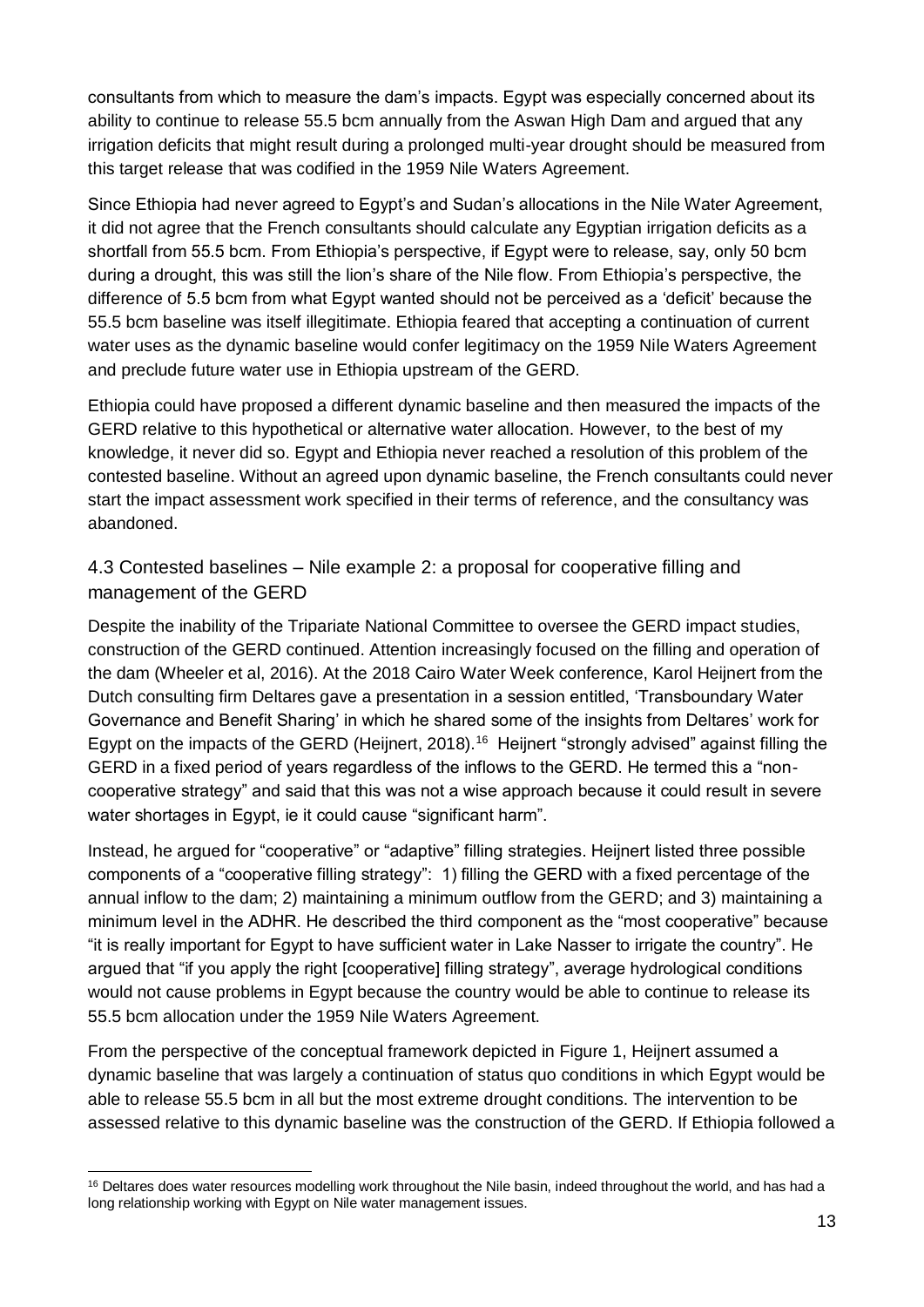non-cooperative GERD filling strategy, such as filling in a fixed number of years, this intervention could result in severe water shortages in Egypt if filling occurred during a multi-year drought.

However, Heijnert argued that, if Ethiopia adopted a cooperative filling strategy and released water from the GERD to maintain a minimum level of the AHDR, this would enable Egypt to largely return to the conditions in the dynamic baseline in which water shortages were rare. He acknowledged that this cooperative strategy would result in hydropower losses to Ethiopia but argued that these would be much less than the economic benefits to Egypt of avoiding water deficits measured from a target release of 55.5 bcm (conceptualised as a WTP measure of welfare loss, not as the minimum compensation Egypt would accept to incur the loss).

In 2019 Egypt made a proposal (the 'Egyptian Proposal for Technical Aspects of the Agreement on the Filling and Operation of the Grand Ethiopian Renaissance Dam') for operating and filling the GERD that included several of these elements of a cooperative filling strategy. It specified a minimum annual release from the GERD of 40 bcm (except during drought conditions) and that the level of the AHDR be maintained at 165 metres above sea level (masl) during the filling of the GERD. The Egyptian proposal also introduced the concepts of 'natural flow' and 'average natural flow' at the GERD site and specified that Egypt and Ethiopia should share equally the difference between the natural flow and the average natural flow to refill the two reservoirs after a prolonged drought. The Egyptian proposal required that Ethiopia use the GERD's 'Strategic Reserve' storage between 595 masl and 617 masl (about 21 bcm) to supplement flows to Egypt during drought conditions, thus reducing Egyptian water deficits, as Heijnert had advocated.

From Egypt's perspective this was an equitable, balanced proposal, but it was based on the assumption that a filling and operating strategy for the GERD should be evaluated using a dynamic baseline where status quo conditions would continue into the future. Ethiopian acceptance of the proposed definitions of natural flow and average natural flow based on historical hydrology, and a commitment to share equally the difference to refill the two reservoirs after a prolonged drought, would effectively have precluded Ethiopia's future use of water upstream of the GERD.

Ethiopia rejected this 2019 Egyptian proposal, but the fundamental problem was not the proposal *per se*, but Egypt's assumed dynamic baseline. Ethiopia did not agree that the objective of a cooperative filling and operating strategy for the GERD should be to minimise Egyptian deficits from target releases of 55.5 bcm. This disagreement over the dynamic baseline was the same issue that had halted the work of the French consultants BRLi and Artelia.

Since 2019, the controversy over the GERD has escalated. At the time this paper was written (February 2022) the construction of the dam was still not finished, and Ethiopia had only managed to capture about 8 bcm in the GERD Reservoir, 11% of the ultimate target of 74 bcm (Wheeler, 2022). In July 2021, the representatives of Egypt, Ethiopia and Sudan debated the risks and rewards of the filling and subsequent operation of the GERD before the UN Security Council. Egypt wanted assurances that the GERD's filling and operating policies would not infringe on its historic water use ('no significant harm'); Ethiopia argued that an agreement on the filling and operating policies of the GERD should not restrict its rights to develop and use Nile waters originating on its sovereign territory ('equitable use'). These positions were essentially statements about the countries' contested baselines for implicit visions of future irrigation development in the Nile basin, not only in Ethiopia upstream of the GERD, but also in Sudan and Egypt.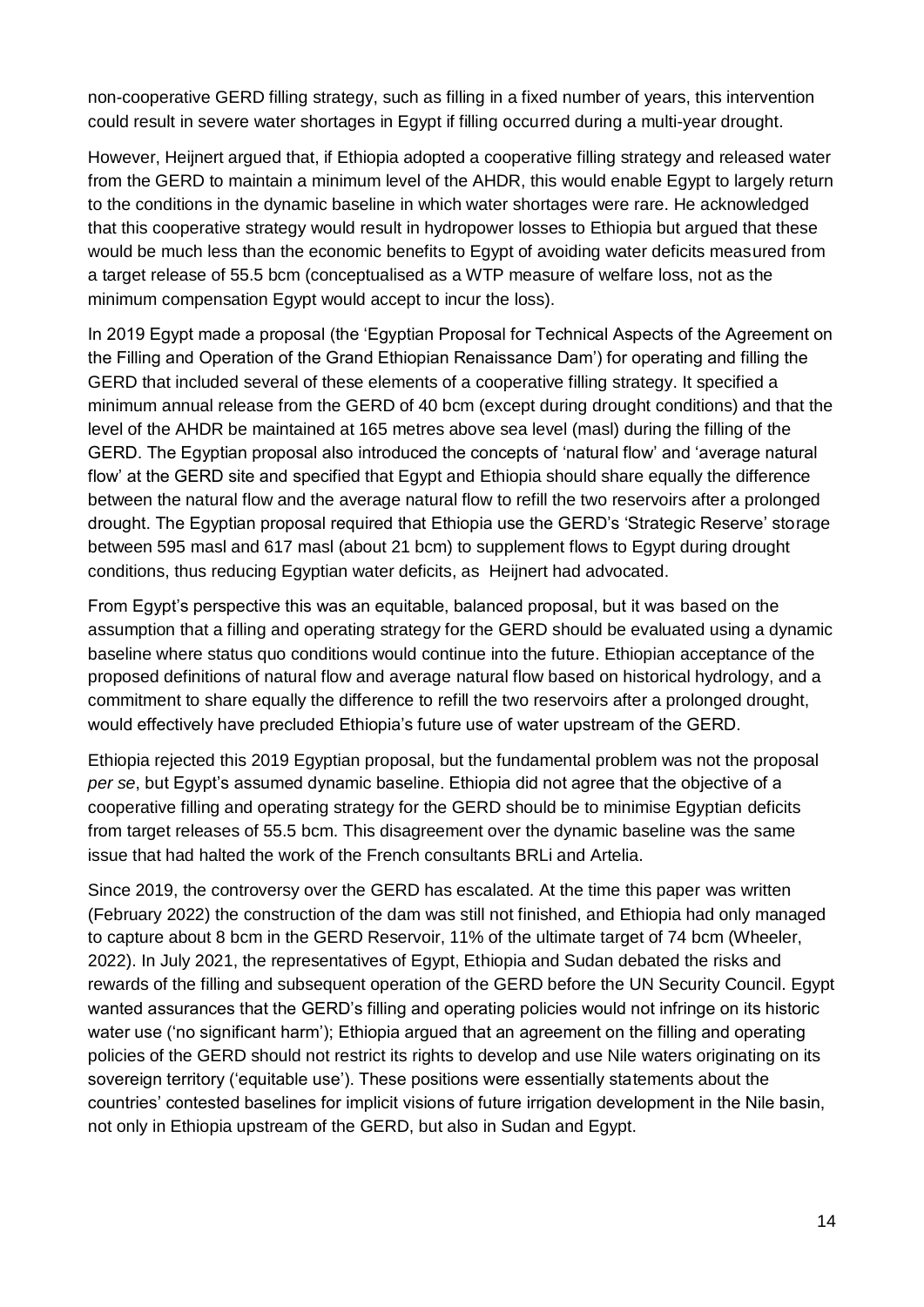#### **5 Concluding remarks**

This discussion of contested baselines highlights three main lessons for stakeholders and consumers of policy analysis working on transboundary water resources management and negotiation. First, disputes over transboundary water resources often focus on the trade-off between the principles in international water law of 'no significant harm' and 'equitable use'. However, the measurement of 'no significant harm' requires agreement on a dynamic baseline, which may not exist. Thus, parties may disagree not only about the allocation principle to use to share transboundary water resources, but also about the dynamic baseline to use to make the assessment of 'no significant harm'. This dilemma is likely to be fairly common in the management of transboundary water resources.

Second, stakeholders and consumers of policy analyses need to develop the habit of searching carefully for both dynamic baseline assumptions and the 'baselining process', even if analysts or stakeholders themselves have not made these clear. Any *ex ante* policy analysis that seeks to determine the consequences of a policy intervention must specify a dynamic baseline from which change is measured. However, either for strategic reasons or because of neglect, policy analysts often draw stakeholders' attention away from the specification of the dynamic baseline.

The two illustrations of the contested baseline controversy from the Nile are unusual because the controversy over the filling and operation of the GERD has revealed the problem of contested baselines so clearly. Typically, the problem of contested baselines is more obscure. Sometimes the dynamic baseline is hidden in plain sight but never mentioned. Sometimes, as in Robert Frost's poem, the road not taken is hidden in the 'undergrowth' of the analysis, as often happens in benefit–cost and cost-effectiveness calculations.

Third, in situations where baselines are contested, stakeholders need to carefully discern the source of the disagreement. Dynamic baselines may be chosen by parties to a conflict for strategic reasons, ie to influence the outcome of a policy analysis. However, the choice of a dynamic baseline may not be strictly instrumental but may also reflect deeply held feelings of fairness and justice. One useful approach would be to undertake the policy assessment with the different dynamic baselines proposed by the opposing parties. Doing the analysis with each party's proposed baseline may help clarify their differences and open new possibilities for compromise.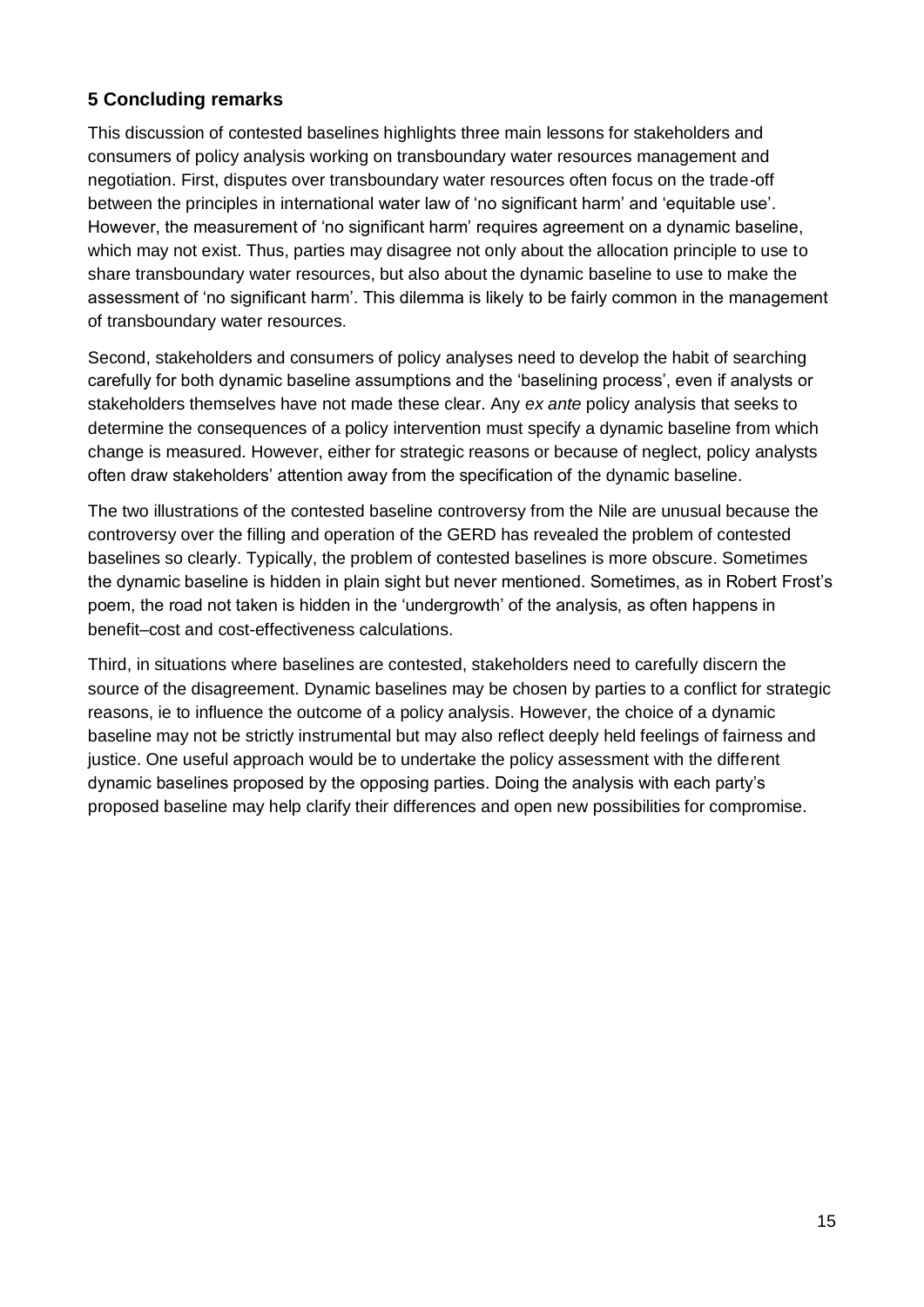#### **References**

- Aagaard, T.S. (2011). 'Environmental harms, use conflicts, and neutral baselines in environmental law'. *Duke Law Journal 60*, 1505–1564.
- Abadie, A. (2021). 'Using synthetic controls: feasibility, data requirements, and methodological aspects'. *Journal of Economic Literature 59*, 391–425.

Alagona P.S., Sandlos, J. and Wiersma, Y.F. (2012). 'Past imperfect: using historical ecology and baseline data for conservation and restoration projects in North America'. *Environmental Philosophy 9*, 49–70.

- Aldy, J.E. (2014). *Learning from Experience: An Assessment of the Retrospective Reviews of Agency Rules and the Evidence of Improving the Design and Implementation of Regulatory Policy*. Report prepared for the Administrative Conference of the United States [available at [https://www.acus.gov/sites/default/files/documents/Aldy%2520Retro%2520Review%2520Draft%25](https://www.acus.gov/sites/default/files/documents/Aldy%2520Retro%2520Review%2520Draft%252011-17-2014.pdf) [2011-17-2014.pdf\]](https://www.acus.gov/sites/default/files/documents/Aldy%2520Retro%2520Review%2520Draft%252011-17-2014.pdf).
- Angrist, J.D. and Pischke, J.S. (2010). 'The credibility revolution in empirical economics: how better research design is taking the con out of econometrics'. *Journal of Economic Perspectives 24*, 3– 30.
- Banerjee, A.V. and Duflo, E. (2009). 'The experimental approach to development economics'. *Annual Review of Economics 1*, 151–178.
- Barandiarán, J. (2020). 'Documenting rubble to shift baselines: environmental assessments and damaged glaciers in Chile'. *Environment and Planning E: Nature and Space 3*, 58–75.
- Basheer, M. (2021). 'Cooperative operation of the Grand Renaissance Dam reduces Nile riverine floods'. *River Research and Applications 37*, 805–814. [https://doi.org/10.1002/rra.3799.](https://doi.org/10.1002/rra.3799)
- Basheer, M., Nechifor, V., Calzadilla, A., Siddig, K., Whittington, D., Hulme, D. and Harou, J.J. (2021). 'Flexible collaboration on the Nile increases benefits and enhances economic resilience'. *Nature Communications 12*. [https://doi.org/10.1038/s41467-021-25877](https://doi.org/10.1038/s41467-021-25877-w|www.nature.com/naturecommunications) [w|www.nature.com/naturecommunications.](https://doi.org/10.1038/s41467-021-25877-w|www.nature.com/naturecommunications)
- Bento, A.M., Kanbur, R. and Leard, B. (2016). 'On the importance of baseline setting in markets for carbon offsets'. *Climatic Change 137*, 625–637.
- Blackmore, D. and Whittington, D*.* (2008). *Opportunities for Cooperative Water Resources Development on the Eastern Nile: Risks and Rewards*. Final Report of the Scoping Study Team to the Eastern Nile Council of Ministers. October. Washington DC: World Bank.
- Boardman, A., Greenberg, D., Vining, A. and Weimer, D. (2018). *Cost–Benefit Analysis: Concepts and Practices*. 5th edn. Cambridge: Cambridge University Press.
- Bonebrake, T.C., Christensen, J., Boggs, C.L. and Ehrlich, P. (2010). 'Population decline assessment, historical baselines, and conservation'. *Conservation Letters 3*, 371–378.
- Braverman, R. (2020). 'Shifting baselines in coral conservation'. *Environment and Planning E: Nature and Space 3*, 20–39.
- Craig, R.K. (2014). 'Perceiving change and knowing nature: shifting baselines and nature's resiliency'. In Hirokawa, K. (Ed.), *Environmental Law and Contrasting Ideas of Nature: A Constructivist Approach* (pp. 87–111). Cambridge: Cambridge University Press.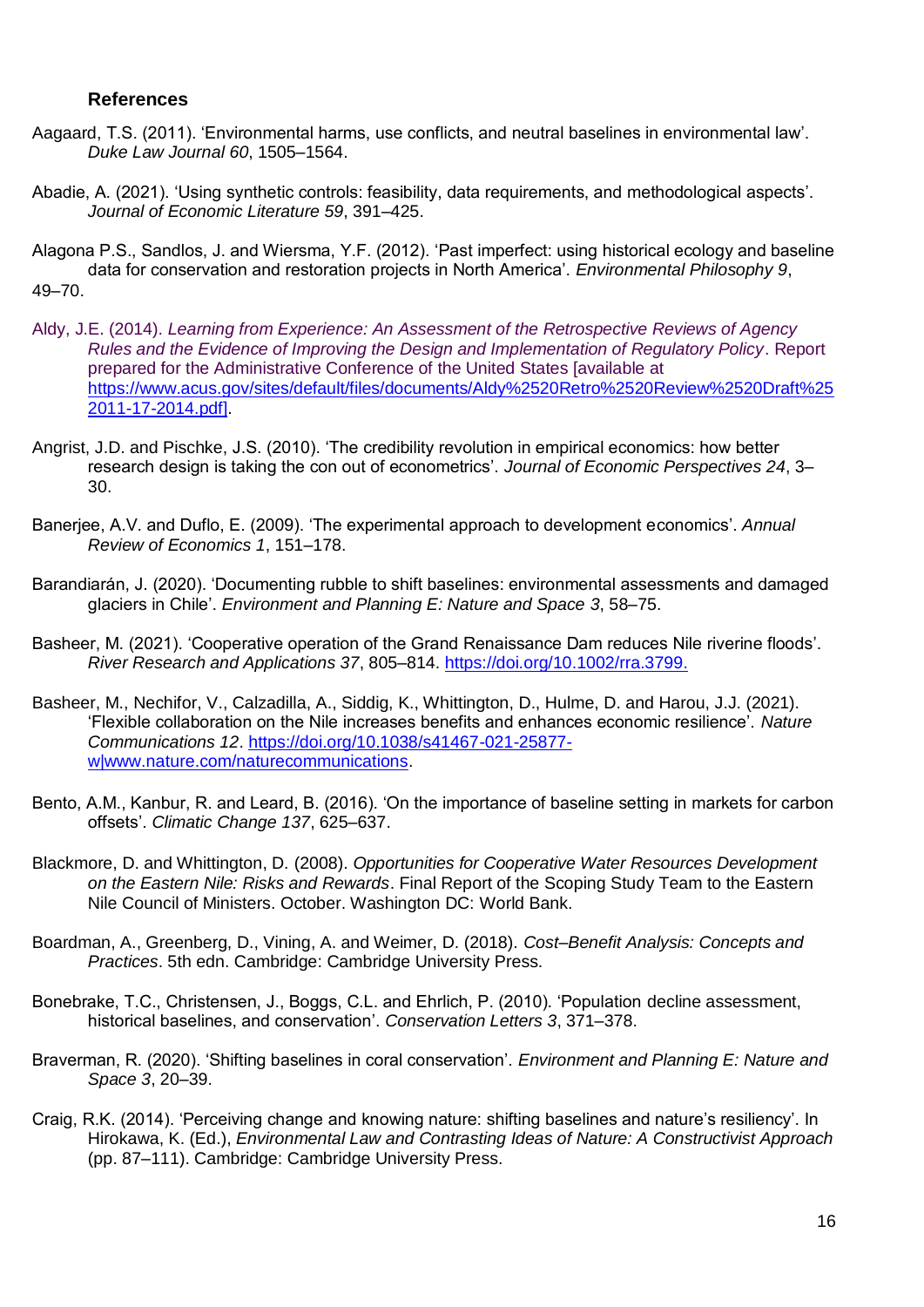- Farmer, W.H. and Vogel, R.M. (2016). 'On the deterministic and stochastic use of hydrological models'. *Water Resources Research*. June. [https://doi.org/10.1002/2016WR019129.](https://doi.org/10.1002/2016WR019129)
- Fiering, M. and Jackson, B.B. (1991). *Synthetic Streamflows*. American Geophysical Union (AGU) Water Resources Monograph Series. Vol. 1. Washington DC: AGU.
- Heijnert, K. (2018). Unpublished paper (PS3) presentation at the session on 'Transboundary water governance and benefit sharing'. Cairo International Water Week.
- Hilborn, R. and Walters, C.J. (1981) 'Pitfalls of environmental baseline and process studies'. *Environmental Impact Assessment Review 2*, 265–278.
- Intergovernmental Panel on Climate Change (IPCC) (2021). *Climate Change 2021: The Physical Science Basis*. Report of Working Group I, Contribution to the Sixth Assessment Report of the IPCC. ISBN 978-92-9169-158-6 [available at www.ipcc.ch].
- International Panel of Experts (IPoE) (2013). *Final Report on the Grand Ethiopian Renaissance Dam Project*. Addis Ababa [available at [https://archive.internationalrivers.org\]](https://archive.internationalrivers.org/).
- Jeuland, M. and Pattanayak, S. (2012). 'Benefits and costs of improved cookstoves: assessing the implications of variability in health, forest, and climate impacts'. *PLoS*. [https://doi.org/10.1371/journal.pone.0030338.](https://doi.org/10.1371/journal.pone.0030338)
- Jeuland, M. and Whittington, D. (2014). 'Water resources planning under climate change: assessing the robustness of real options for the Blue Nile'. *Water Resources Research 50*, 2086–2107.
- Kinchy, A. (2020). 'Contentious baselining: the politics of predrilling environmental measures in shale gas territory'. *Environment and Planning E: Nature and Space 3*, 76–94.
- Knetsch, J.L. (2020). 'Behavioural economics, benefit–cost analysis, and the WTP versus WTA choice'. *International Review of Environmental and Resource Economics 14*, 153–196.
- Knowlton, N. and Jackson, J. (2008). 'Shifting baselines, local impacts, and global change on coral reefs'. *PLoS Biology 6*, e54.
- Lempert, R.J., Popper, S.W., Groves, D.G., Kalra, N., Fischback, J.R., Bankes, S.C., Bryant, B.P et al (2013). *Making Good Decisions without Predictions: Robust Decision Making under Deep Uncertainty*. Santa Monica CA: Rand Corporation.
- Lind, J., Nyborg, K. and Pauls, A. (2019). 'Save the planet or close your eyes? Testing strategic ignorance in a charity context'. *Ecological Economics 161*, 9–19.
- McClenachan, L., Jackson, J.B.C. and Newman, M.J.H. (2006). 'Conservation implications of historic sea turtle nesting loss'. *Frontiers in Ecology and the Environment 4*, 290–296.
- Nguyen, K.T., Knetsch, J.L. and Mahasuweerachai, P. (2021). 'WTP or WTA: a means of determining the appropriate welfare measure of positive and negative changes when preferences are reference dependent'. *Environmental and Resource Economics*. [https://doi.org/10.1007/s106640-021-00546-](https://doi.org/10.1007/s106640-021-00546-0) [0.](https://doi.org/10.1007/s106640-021-00546-0)

Pauly, D. (1995). 'Anecdotes and the shifting baseline syndrome of fisheries'. *Trends in Ecology & Evolution 10*, 430.

Pauly, D. (2019). *Vanishing Fish: Shifting Baselines and the Future of Global Fisheries*. Vancouver: Greystone Books.